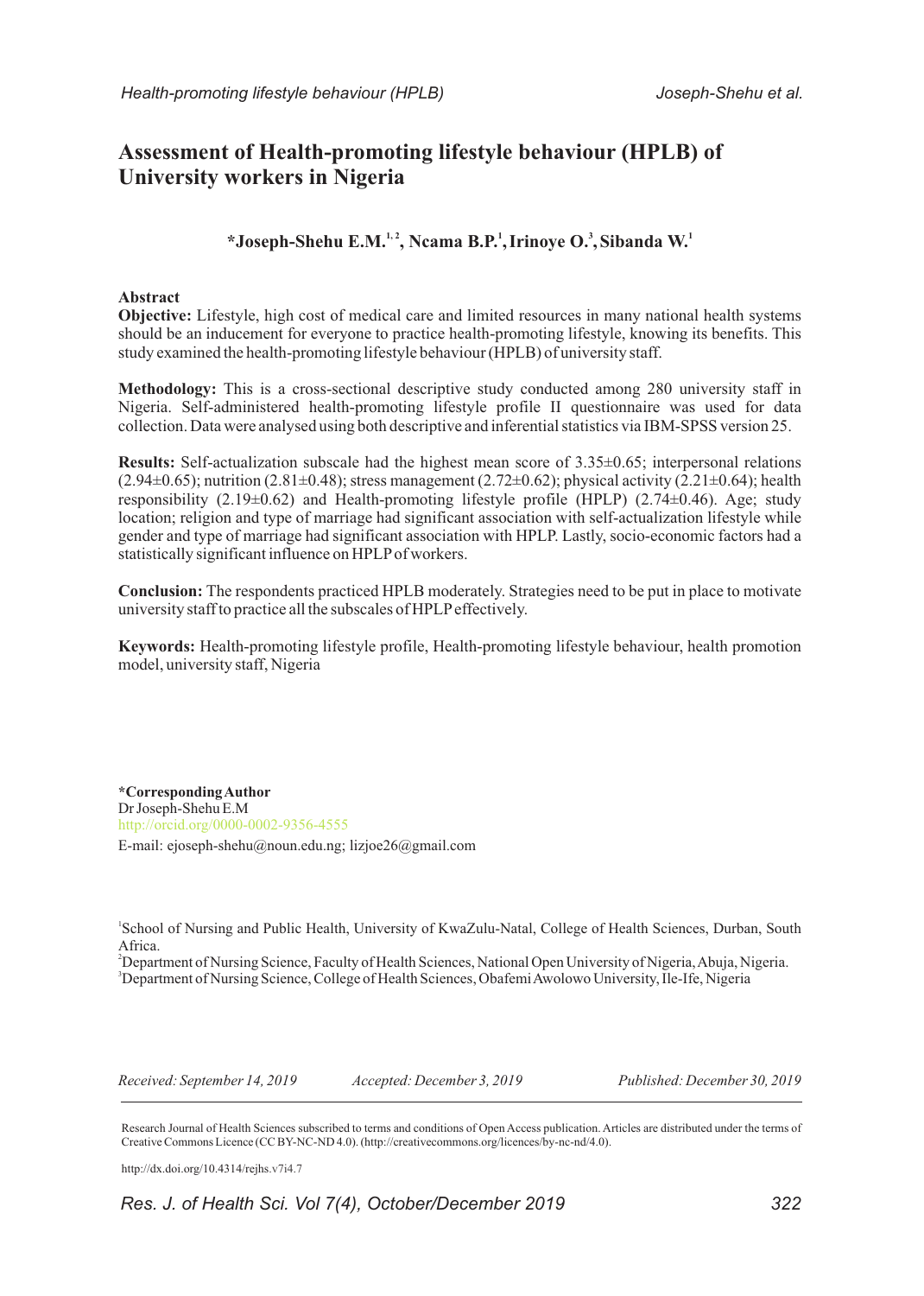# **Évaluation du comportement de mode de vie à la santé stimulée (CMVS) des travailleurs Universitaires au Nigéria**

# **1, 2 1 3 1 \*Joseph-Shehu E.M. , Ncama B.P. ,Irinoye O. ,Sibanda W.**

# **Résumé**

**Objectif de l'étude:** Le mode de vie, le coût élevé des soins médicaux et les ressources limitées dans de nombreux systèmes de santé nationaux devraient inciter chacun à adopter un mode de vie propice à la promotion de la santé, tout en connaissant les avantages. Cette étude a examiné le comportement du mode de vie à la santé stimulée (CMVS) du personnel universitaire.

**Méthode d'étude:** Il s'agit d'une étude descriptive transversale menée auprès de 280 membres du personnel universitaire au Nigéria. Un questionnaire auto-administré de profil II du mode de vie à la santé stimulée a été employé pour la collecte de données. Les données ont été analysées à l'aide de statistiques descriptives et inférentielles vers version 25 d'IBM-SPSS.

**Résultats:** La sous-échelle d'auto-actualisation avait le score moyen le plus élevé, de 3.35±0.65; relations interpersonnelles (2.94±0,65); nutrition (2.81±0.48); gestion du stress (2.72±62); activité physique  $(2.21\pm0.64)$ ; responsabilité de santé  $(2.19\pm0.62)$  et le profil de vie à la santé stimulée (PVS)  $(2.74\pm0.46)$ . L'âge ; lieu d'étude; la religion et le type de mariage avaient une association significative avec le style de vie qui s'actualisait, alors que le sexe et le type de mariage avaient une association significative avec PVS. Enfin, les facteurs socio-économiques ont eu une influence statistiquement significative sur les CMVS des travailleurs.

**Conclusion:** Les répondants pratiquaient CPVS avec modération. Des stratégies doivent être mises en place pour motiver le personnel universitaire à pratiquer efficacement toutes les sous-échelles de PVS.

**Mots-clés:** Profil du mode de vie à la santé stimulée, comportement du mode de vie à la santé stimulée, modèle de promotion de la santé, personnel universitaire, Nigéria

**\*Auteur correspondant** Dr Joseph-Shehu E.M http://orcid.org/0000-0002-9356-4555 E-mail: ejoseph-shehu@noun.edu.ng; lizjoe26@gmail.com

1 School of Nursing and Public Health, University of KwaZulu-Natal, College of Health Sciences, Durban, South Africa.

<sup>2</sup>Department of Nursing Science, Faculty of Health Sciences, National Open University of Nigeria, Abuja, Nigeria. <sup>3</sup>Department of Nursing Science, College of Health Sciences, Obafemi Awolowo University, Ile-Ife, Nigeria

*eceived: September 14, 2019 Accepted: December 3, 2019 Published: December 30, 2019*

Research Journal of Health Sciences subscribed to terms and conditions of Open Access publication. Articles are distributed under the terms of Creative Commons Licence (CC BY-NC-ND 4.0). (http://creativecommons.org/licences/by-nc-nd/4.0).

http://dx.doi.org/10.4314/rejhs.v7i4.7

*Res. J. of Health Sci. Vol 7(4), October/December 2019 323*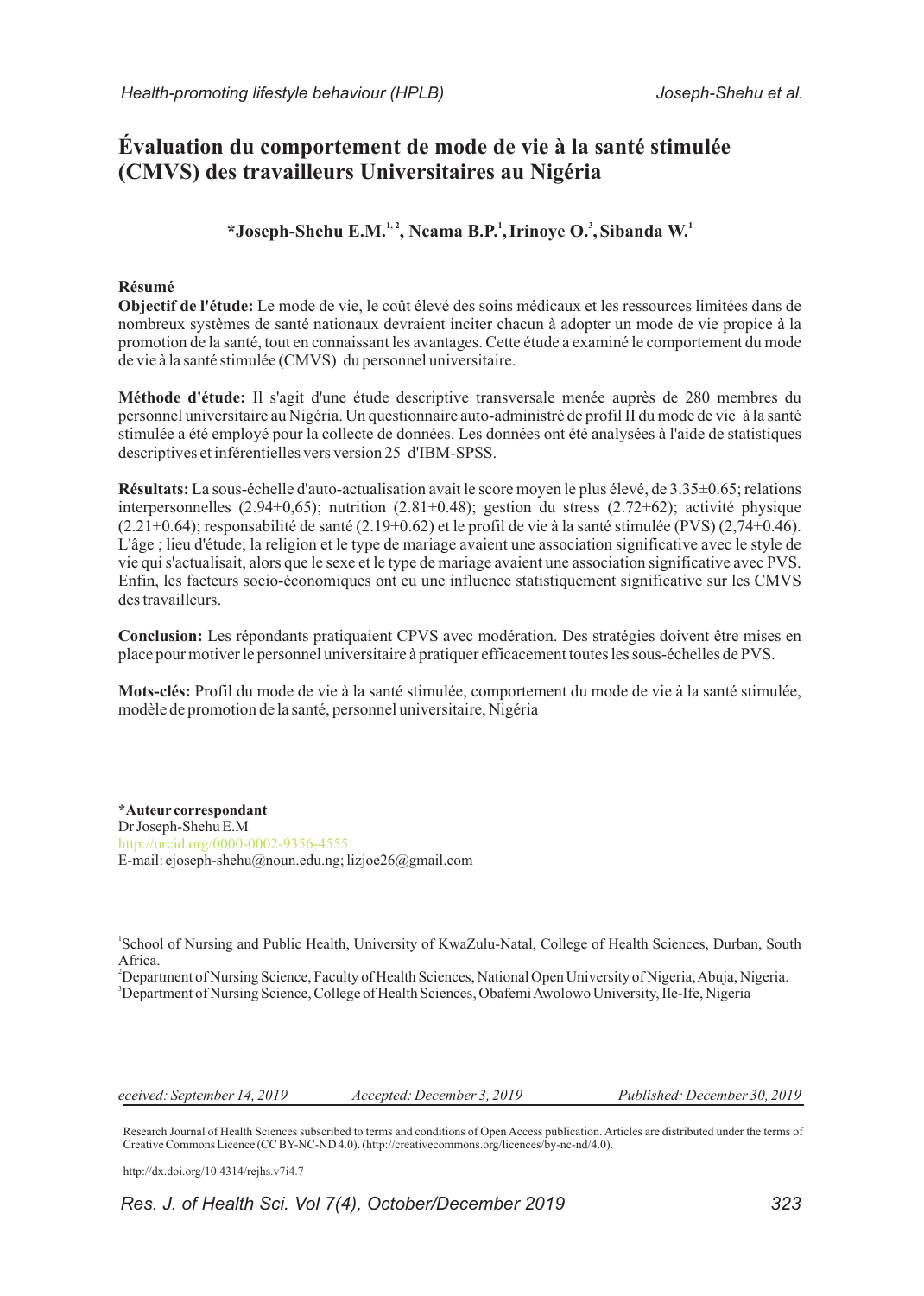# **INTRODUCTION**

Health-promoting lifestyle enhances individual well-being, self-actualization and personal fulfilment (1) at a level that brings about optimal health (2,3). A 'health-promoting lifestyle' behaviours' has become a critical point of study and focus of intervention because of its relation to prevalence of non-communicable diseases among adults (4,5). Poor compliance with a health-promoting lifestyle behaviour (HPLB) increases the risk of occurrence and exacerbates poor control of noncommunicable diseases (NCDs) with financial and human cost to the individual, family and the nation at large (6,7).The link between most NCDs and noobservance of health-promoting lifestyle, contributing to high morbidity and mortality has been established globally (4,8). Mehri, Solhi, Garmaroudi, Nadrian and Sighaldeh (9) reported that NCDs accounted for 80% of the global burden of diseases. Literature identifies some of these healthy lifestyle elements as physical exercise, healthy diet, avoidance of environmental hazards, weight control, stress management, optimal sleep and absence or cessation of tobacco smoking (10,11). Healthpromoting lifestyle practices reduce NCDs mortality rate by 50% and increase life expectancy by more than 11 years (4).

Studies also showed that a sedentary lifestyle increases the risk of developing noncommunicable diseases like hypertension, type II diabetes, cancer (such as colon and breast cancer), coronary heart diseases, high blood lipid profile and obesity (12,13). The World Health Organization (WHO) in 2015 reported 38 million deaths annually arising predominantly from cardiovascular-related diseases, cancers, chronic respiratory conditions and diabetes (14), with lifestyle having a bearing on the outcomes in all these cases. Furthermore, WHO statistics give a figure of 40 million deaths related to noncommunicable diseases, showing continuous rise in the prevalence of non-communicable diseases. Mehri et al. reported that 53% of all deaths attributed to NCDs globally are related to lifestyle practices (9). Several studies have reported on health-promoting lifestyle of different categories of workers while only few reported on academic staff (15-18). However, all these studies were conducted in developed countries except one that was conducted in a low middle-income country. According to the WHO, 15 million of all deaths attributed to NCDs occur between the ages of 30 and 69 years, and over three-quarters of these deaths happen in low- and

middle-income countries (5), of which Nigeria is one. With the increasing use of technology, reduced physical activities and easier means of transportation, many university staff live a sedentary lifestyle which makes them physically inactive (13,16) despite the availability of literature and campaigns on the benefits of health-promoting lifestyle practices that can increase life expectancy and quality of an individual's life (4).

With limited literature available on health-promoting lifestyle behaviour of workers in Nigeria, designing an intervention to promote and maintain health of university workers first requires an assessment of their health-promoting lifestyle behaviour. The workers being investigated are university staff. University staff were selected for this study as they represent civil servants (workers) in Nigeria as every profession (skilled and unskilled) are represented in the university community as there are limited literature on HPLB of workers in Nigeria. Therefore, we selected this population to examine their HPLB so that it can be a future reference to workers in other industries in Nigeria. In this study, HPLP refers to all the total subscales of health-promoting lifestyle profile II (HPLPII) questionnaire while HPLB refers to each of the subscales of HPLPII questionnaire.

The conceptual framework underpinning this study was the health promotion model developed by Pender. The health promotion model serves as a framework for health promoting lifestyle research aimed at changing specific lifestyle or modification of individual lifestyle (19). The model focuses on major determinants of health behaviour that provide a potential basis for behavioural changes to promote a healthy lifestyle (20). The model describes the multidimensional activities of people as they interact in their environment to achieve optimum health (19). According to Pender, the model has three components: individual characteristics and experiences, behaviour-specific cognitions and affect, and behavioural outcomes. Individual characteristics and experiences, coupled with behaviourspecific cognitions and affect, determine the behavioural outcomes of each person (20). This study accordingly examines the HPLB of university staff.

# **MATERIALS AND METHODS**

This was a cross-sectional descriptive study that employed multistage sampling technique to select participants. A federal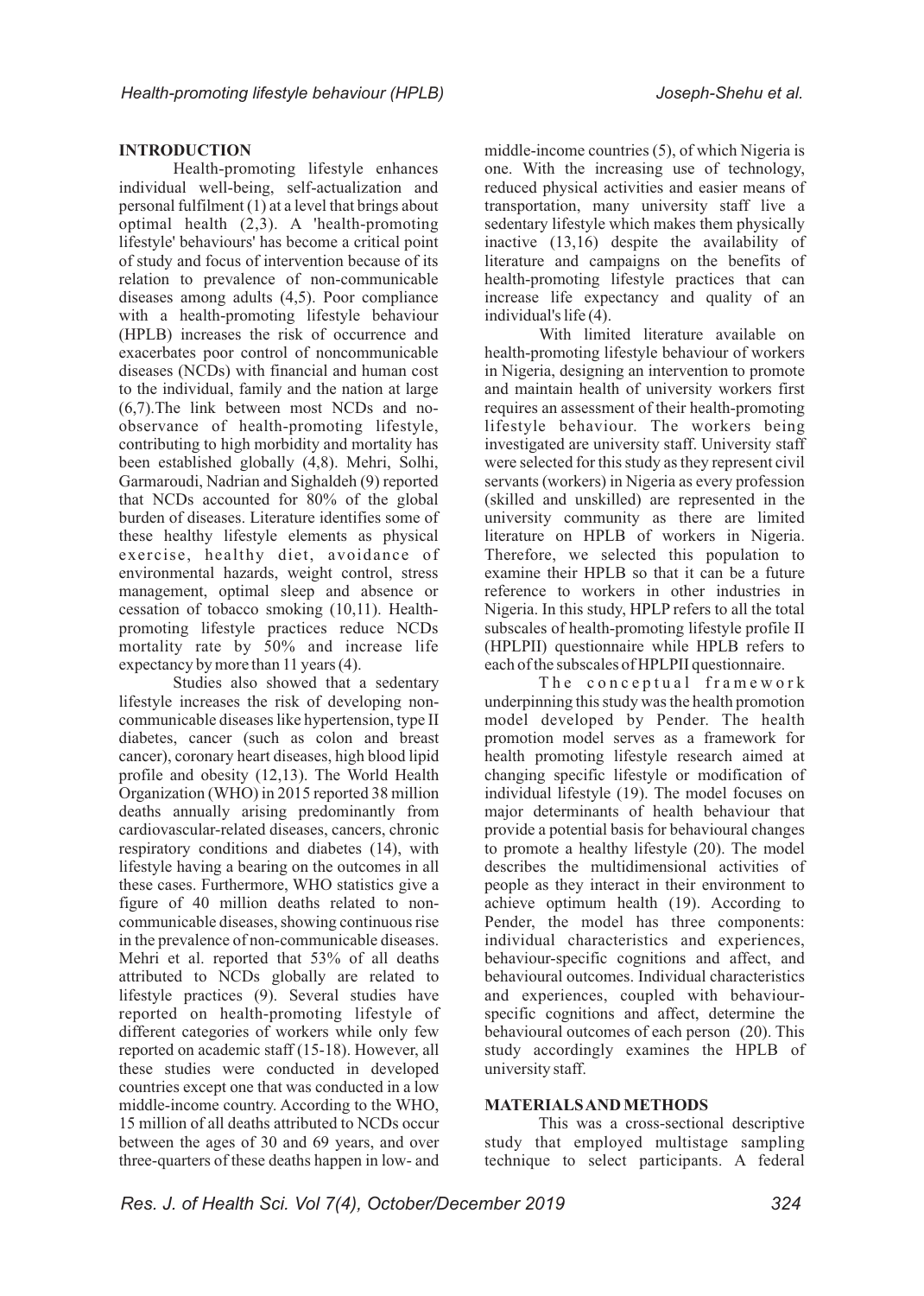university in Nigeria that has study locations across the country with 2,657 staff members was purposively selected. The headquarters of the institution was also purposively selected and simple random sampling technique (ballot method) was used to select one state from each of the six geo-political zones in the country. From each of the states, one major study centre (usually one per state) was purposively selected which were referred to as study location A to study location G in this survey. The third stage was selection of the staff from the selected study sites or locations. Data were collected from all staff in the selected study centres that were available weekdays and willing to participate in the survey. Convenience sampling technique (all staff that are available weekdays and willing to participate in the study) was used to select staff from every department at the university headquarters until we had the required number (320) needed for the study.

The study sample size was determined based on G\*Power 3a statistical power analysis program for the social, behavioural, and biomedical sciences (21). The following parameters were used to determine the minimum sample size; number of groups was seven, corresponding to study locations (six study centres from the six geopolitical zones in Nigeria and the university headquarters); significant level of 0.05 and statistical power of 0.80 and effect size of 0.25. A minimum sample size of 231 was determined and increased by 15% to allow for a non-parametric test should the proposed parametric test not valid. Therefore, the calculated minimum sample size was 266 which was increased to 320 to account for attrition and non-responders. The 320 was not divided across the seven study locations in view of small staff numbers at study centres compared to the headquarters. Hence, all the staff members in the study centres were included in the study while rule-of-thumb stating that at least 10% of the total population is adequate for generalization in a descriptive study was applied to select participants from the headquarter. Data for the survey were collected from 280 staff who returned completed questionnaire from study locations as follows: study location A, 139; study location B, 19; study location C, 28; study location D, 33; study location E, 24; study location F, 18; study location G, 19.

This study was conducted in accordance with the Helsinki Declaration, following ethical approvals obtained from the Ethics Committee of the University of KwaZulu-Natal, Durban, South Africa (BFC423/16) and the National Open University of Nigeria (NOUN) Health Research Ethics Review Committee (NHREC 04). Written informed consents were also obtained from each participant. Data were collected using a questionnaire consisting of two sections. Section A gathered information on participants' individual characteristics and experiences. Based on existing literature, data were collected on socio-demographic and personal characteristic of participants, which was the first component of the health promotion model.

Section B gathered information on the behavioural outcome component of the model. Data were collected via an adapted Health-Promoting Lifestyle Profile II questionnaire, with 65 test items divided into six subscales. Health-promoting lifestyle profile (HPLP) is widely used to measure and evaluate lifestyle or daily activities of individuals (22). It has six components: health responsibility, physical activity, nutrition, interpersonal relations, spiritual growth, and stress management, with some authors using self-actualization instead of spiritual growth (16,23).

The Cronbach's alpha coefficient of the total scale of the questionnaire was 0.91 and the reliability coefficient of the subscales were as follows: nutrition, 0.78; physical activity, 0.81; health responsibility, 0.87; stress management, 0.82; interpersonal relations, 0.86; and selfactualization, 0.90. The health-promoting lifestyle behaviour of participant was measured using a 4-point Likert scale consisting of 'never', 'sometimes', 'often' and 'routinely', which were represented as 1, 2, 3 and 4 (24). The use of mean rather than sums of scale items of the HPLP was adopted to retain the 1–4 metric of item responses and to allow meaningful comparisons of scores across sub-scales (23). Respondents who reported health-promoting lifestyle subscales as 'often' and 'routinely' were considered as practicing health-promoting lifestyles and respondents who reported health promoting lifestyle subscales as 'never and 'sometimes' were considered not to be practicing health-promoting lifestyles. Furthermore, a mean score of all the test items in each subscale of the HPLP>3.00 (on a scale ranging between 1 and 4) was taken as practicing an adequate healthpromoting lifestyle. Data were collected from October 2016 to January 2017. Three hundred and twenty questionnaires were distributed to participants. A total of 280 (88%) were completely filled and returned anonymously.

Data were analysed using IBM-SPSS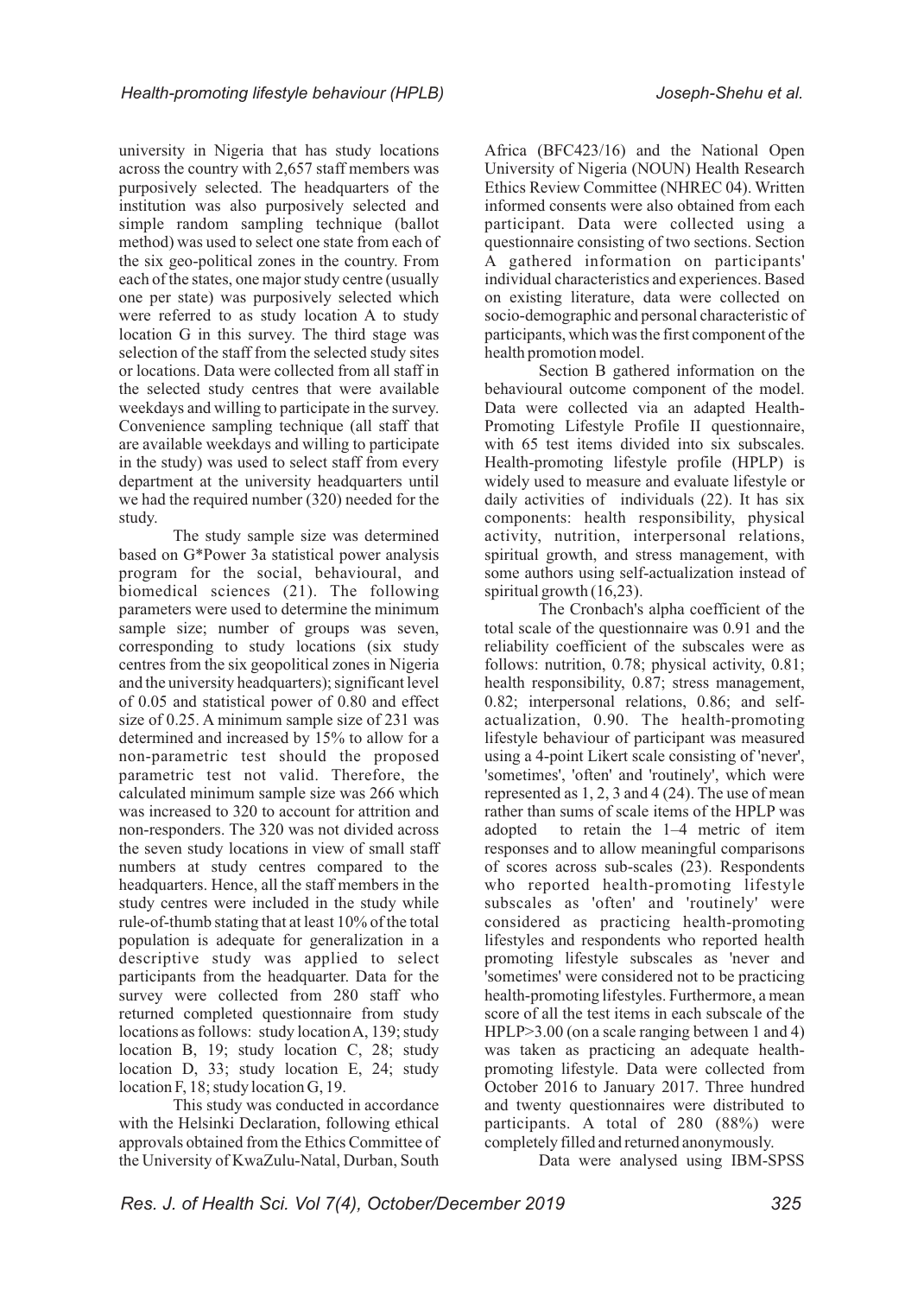( Statistical Package for the Social Sciences) version 25 (IBM Corp., Released 2018. IBM SPSS Statistics for Windows, version 25.0. Armonk, NY: IBM Corp.) Continuous variables such as participants' ages were summarized as mean  $\pm$  3 standard deviation (SD). Categorical and ordinal variables such as religion, gender were summarized using proportion and percentage. Inferential statistics such as the Chi-squared test were used to determine if there was any statistically significant association between demographic characteristics and health promoting lifestyle variables. A One-Way ANOVA was used to determine whether there were any statistically significant differences in HPLP means between sub-groups within each independent variable, i.e. age-groups, gender, study locations, religion, marital status, type of marriage and number of children. Turkey's posthoc test was used to investigate differences between pairs of groups. Canonical correlation was also conducted to predict the influence of socio-economic factors (educational level, occupation and average monthly income) on participants HPLP. Statistical significance was determined at p-value of 0.05.

#### **RESULTS**

#### **Table 1: Socio-demographic characteristics of the respondents**

The overall response rate in this study was 87.5%. One hundred and twenty-six (45.0%) were within the age range 30 to 39 years, with minimum age of 22 years, maximum age of 68 and mean age of 40.13±9.53 years. More than half, 156 (55.7%) of the respondents were male, 244 (87%) were Christian, 207 (73.9%) were married, 190 (67.9%) were in a monogamous marriage and 155 (55.4%) had between 1 and 4 children (Table 1).

# **Table 2: Socio-economic status of the respondents**

Table 2 shows that 84 (30%) of the respondents had bachelor's degrees, 144 (51.4%) were senior non-academic staff and 138 (49.3%) earned low monthly income.

#### **Table 3: Health promoting lifestyle behaviour (HPLB) of respondents (N=280)**

Table 3 reveals that 218 (77.8%) of the participants practice nutritional lifestyle with a mean score of 2.81±0.48 and 79 (28.3%) practice physical activity lifestyle with a mean score of  $2.21\pm0.64$ . Only 73 (26.1%) of the participants practice health responsibility lifestyle with mean

score of  $2.19\pm0.62$ , 169 (60.4%) practice stress management lifestyle with mean score of 2.72±0.62 and 215 (76.8%) practice interpersonal relation lifestyle with mean score of 2.94±0.65. The Majority 254 (90.5%) of the participants practice self-actualization lifestyle with mean score of 3.35±0.65 while 233 (83.2%) practice the HPLPwith mean score of 2.74±0.46.

# **Table 4: Association between Sociodemographic characteristics and health promoting lifestyle behaviour of respondents**

Using a Chi-squared test, age was found to have a statistically significant association with self-actualization (P=0.01). However, age did not have a significant association with nutrition  $(p=0.73)$ , physical activity  $(P=0.31)$ , health responsibility  $(P=0.19)$ , stress management  $(P=0.77)$ , interpersonal relation  $(P=0.55)$  and HPLP (P=0.83). The different age-groups in the study, had statistically significant mean scores of self-actualization lifestyle (P=0.001) and health responsibility lifestyle (P=0.015), based on a One-Way ANOVA. Using, a Tukey's post-hoc test statistically significant differences in mean values of self-actualization lifestyle, were observed between age-groups 30-39 years and 50-59 years as well as 40-49 years and 50-59 years, with P-values 0.006 and 0.029 respectively. In addition, statistically significant differences in mean values of health responsibility lifestyle, were found between the following age-groups, 20-29 years and 50-59 years (P= 0.019); 30-39 years and 50-59 years  $(P= 0.001)$  and 40-49 years and 50-59 years (P= 0.011).

Gender had a statistically significant association with physical activity lifestyle (P= 0.001), health responsibility  $(P= 0.01)$ , stress management ( $P= 0.02$ ) and HPLP ( $P= 0.04$ ) respectively. However, gender had no statistically significant association with nutrition  $(P=0.52)$ , interpersonal relation  $(P= 0.44)$  and stress management ( $P= 0.80$ ). Using, a One-Way ANOVA, statistically significant differences in mean of physical activity lifestyle and stress management between males and females, with Pvalues  $(P=0.001)$  and  $P=0.017$ , respectively (Table 4). Study location had a significant association with only self-actualization lifestyle (P=0.02). However, study location had no significant association with nutrition lifestyle  $(P=0.70)$ , physical activity lifestyle  $(P=0.14)$ , health responsibility (P=0.95), stress management (P=0.69), interpersonal relation  $(P=0.06)$  and HPLP  $(P=0.14)$ . Table 4 shows that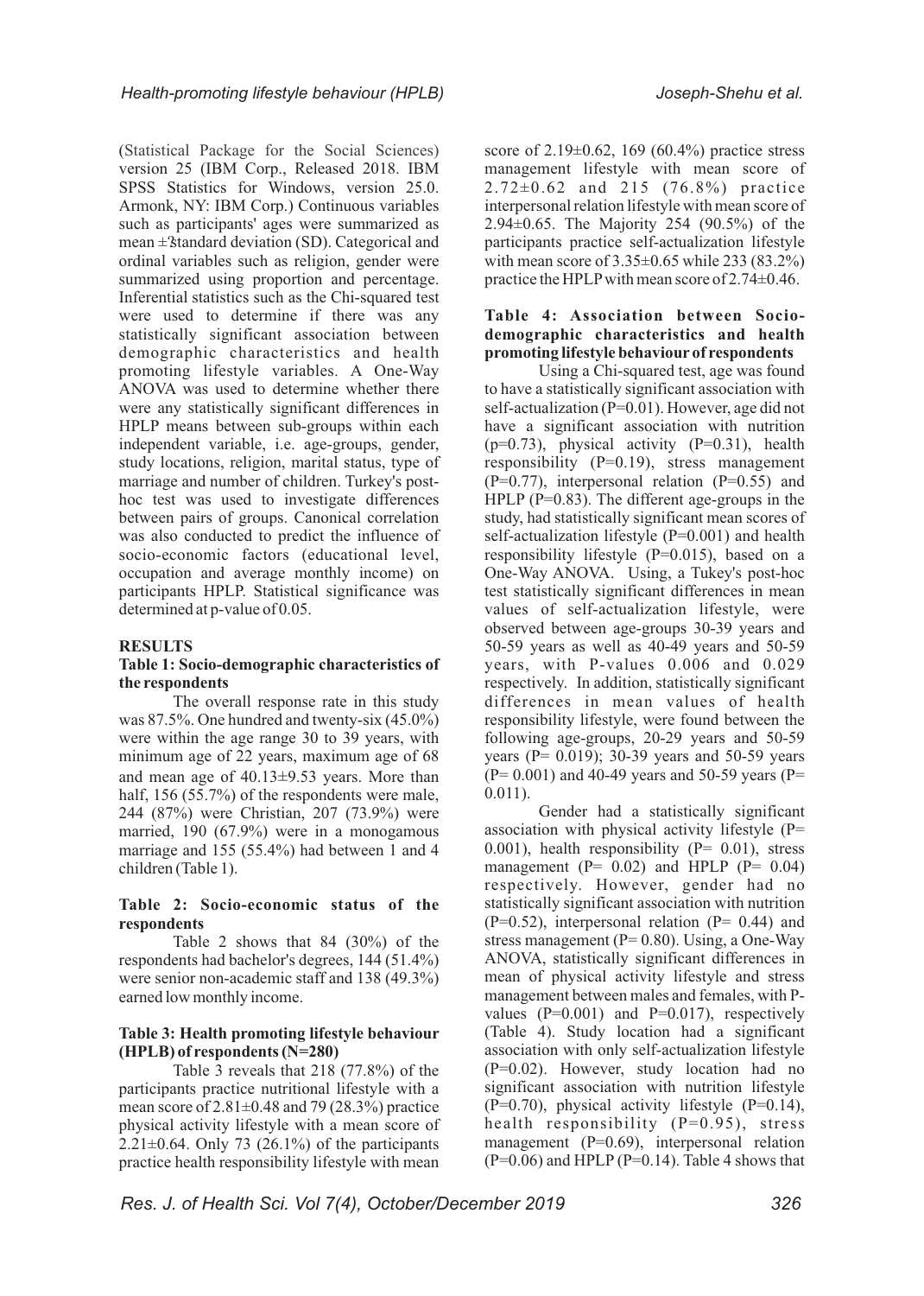study locations, had statistically significant differences in mean value of interpersonal relation lifestyle (P=0.007), self-actualization lifestyle (P=0.001) and HPLP (P=0.013). Using a Tukey's post-hoc test further reveals statistically significant differences in the interpersonal relation mean value between study location F and study location G (P=0.024); study location A and study location G (P=0.010) and study location C and study location G ( $P=0.039$ ) as well as study location F and study location G (P=0.012). Furthermore, the self-actualization lifestyle mean value showed statistically significant differences between study location C and study location G ( $P=0.039$ ) as well as study location A and study location G (P=0.010) respectively. Also, HPLP mean value shows statistically significant differences between study location A and study location E ( $P=0.015$ ); study location C and study location  $E(P=0.046)$  and study location D and study location  $E(P=0.025)$ .

Religion had a significant association with nutrition (P=0.04) and self-actualization (P=0.003) respectively while One-Way ANOVA showed that there were statistically significant differences in mean self-actualisation between different religions in the study,  $(P=0.04)$  (Table 4). Marital status was found to have no statistically significant association with HPLP-Nutrition (P=0.44), physical activity (P=0.10), health responsibility (P=0.47), stress management (P=0.26), interpersonal relation  $(P=0.69)$ , self-actualization  $(P=0.83)$  and HPLP (P=0.11). However, significant differences between different marital statuses, were observed with respect to physical activity  $(P=0.024)$  and HPLP(P=0.046) respectively.

Type or form of marriage of the participant had a significant association with selfactualization ( $P=0.002$ ) and HPLP ( $P=0.01$ ) respectively. However, form of marriage had no statistical significant association with nutrition  $(P=0.01)$ , physical activity  $(P=0.38)$ , health responsibility (P=0.78), stress management  $(P=0.52)$  and interpersonal relation  $(P=0.10)$ . Further analysis reveals that different types of marriages had statistically significant differences in mean values of self-actualization (P=0.047) and HPLP (P=0.003) respectively (Table 4). Equally, statistically significant differences in mean self-actualization values, were found between polygamous and monogamous marriages (P=0.043). However, there were significant differences in mean HPLP between polygamous and monogamous marriages (P=0.027) as well as between polygamous and single participants (P=0.002). Participants'

number of children had no statistically significant association with HPLP - Nutrition  $(P=0.78)$ , physical activity (P=0.59), health responsibility  $(P=0.43)$ , stress management  $(P=0.58)$ , interpersonal relation (P=0.92), selfactualization (P=0.06).

Using a canonical correlation, significant association was observed between socio-economic status and HPLP of respondents  $(F_{(21,775.84)} \cong 2.24, p<0.05,$  Wilk  $\lambda = 0.84$ ). Univariate analysis indicated that socioeconomic status of respondents had a significant effect on physical activity  $(F=3.49, p<0.05)$ , health responsibility ( $F \cong 5.10$ ,  $p < 0.05$ ) and selfactualization (F?= $3.39$ , p<0.05).

# **DISCUSSION**

This study examined the healthpromoting lifestyle behaviour (HPLB) of university staff. All the subscales of HPLP are activities of daily living that influence individual happiness, values, and well-being (3). Healthy lifestyle behaviours are important in maintaining good health and preventing disease, both of which improve the quality of life (25). We found that university staff were involved in practicing health-promoting lifestyle behaviours. However, only the self-actualization subscale met the presumed criteria for healthy living. Interpersonal relations and nutrition sub-scales had higher scores compared to stress management, physical activity and health responsibility subscales, which scored low. Also, the health-promoting lifestyle profiles (HPLP) did not meet the presumed criteria for healthy living. The findings in this study corroborate with the findings in studies conducted among female employees in Zagazig city, Egypt (26), and among academic staff in Turkey (16) while being at variance with findings from hospital staff in Taiwan (2).

The possible explanation for these results might be traced to the employment status and steady income of the study population. Nutrition has over the years been given priority in promotion of health and prevention of diseases. However, there is still a progressive rise in the prevalence of nutritional-related disease in most low and middle income countries (27). Employment and prevention of poverty are major factors in an individual being able to fulfil minimum requirements for good nutritional practice (28).

The study population were drawn from the same institution, in which they spend time together and there may be a tendency for them to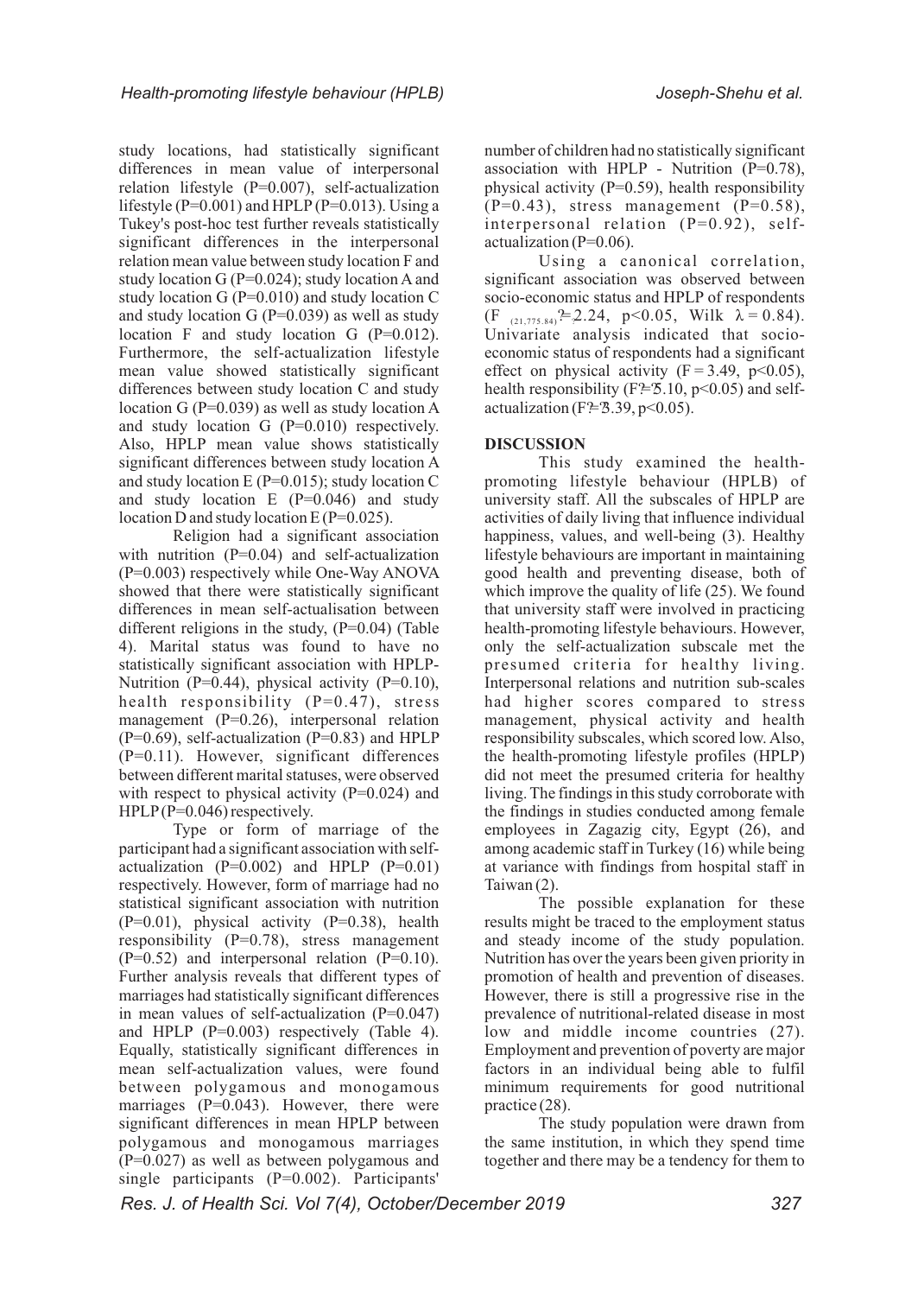have and share good interpersonal relationships. In addition, the setting for the study is an organization that bases staff career progression on achievements in their primary responsibilities. Hence, it can be deduced from the findings that staff had good health-promoting lifestyle practices on the subscales that they can quantify as beneficial (perceived benefits of action), and poorly practiced subscales that seem less important because they cannot quantify the benefits (physical activity, health responsibility and stress management) or observe what effect the subscales have on their lives or health. Selfactualization is linked with belief in a superior being and achieving your goals in life. Respondents in this study had a high mean score in this subscale and it is obvious that they all follow either Christianity or Islam. The spiritual subscale ranked highest among nurses in Saudi Arabia. There is association in all the subscales of HPLPin this study; workers spend time at work to fulfil their responsibilities and earn a regular income, then achieve self-actualization because they can meet basic needs of life.

The stress management subscale was reported as not adequately practiced by the respondents. This finding corresponds with observations that workers are faced with stress from heavy workloads, extended working hours and time-related factors (2). These might be the reasons why the study population had a good health-promoting lifestyle on the nutrition, interpersonal relations and self-actualization subscales at the expense of the other three subscales (physical activity, health responsibility and stress management). Workers spend most of their time working at a workplace and, in turn, the workplace has a direct influence on their physical, mental, economic, spiritual and social well-being (29). Religion was found to be a significant influence on the self-actualization subscale and it can therefore be inferred, based on this study, that religion plays a role in healthpromoting lifestyle of the respondents.

Our study further showed that gender, study locations (location of workplace), religion, marital status, type of marriage and socioeconomic factors (educational level, financial status and occupation) were factors that influence HPLP of workers. Age had a significant mean value with health responsibility and selfactualization lifestyle of the participants. There is a possibility that as one gets older and more mature they are conscious of their health and assume positive health responsibility lifestyle. In addition, as age increases, there is tendency for

one to be more conscious of what one consumes. Also, as age increases there is likelihood to be heightening on the self-actualization subscale with increasing desire for fulfilment. Gender had a statistically significant association with physical activity, health responsibility, stress management and HPLP. These results were consistent with the study conducted among university staff in Turkey (16). In most homes, women take on more responsibilities than their male counterparts; they can be overwhelmed by these responsibilities and neglect physical activity because they don't have enough time. Women might also not manage stress well because they are under pressure to keep up the home, progress in their career and live up to the standards of the society.

Statistical significance in the mean value were found between study locations (i.e. where the participants live and work) and interpersonal relations, self-actualization behaviour and HPLP of university staff. There could be several possible explanations for this result, but lifestyles in cities, towns and villages undoubtedly differ from each other. Staff in Study Location A replicate national (Nigerian) identity in that people from a number of different states in the country are represented in the institution. Study Location Ais located in a city exposed to business ideas and entrepreneurship. Staff in this location have easy access to health information, health facilities and other social amenities that are relevant and encourage health promotion. The majority of staff in Study Locations B to G, on the other hand, are predominantly from the state where the study location is located in each case. This might account for the significant differences observed across the study samples.

The study revealed that the type of marriage respondents involved have influence on their self-actualization lifestyle behaviour and the HPLP. There is likelihood for an individual in monogamous marriage to have a positive healthpromoting lifestyle practices as there could be more cooperation between couples in a monogamous marriage than couples in a polygamous marriage. Marital status showed a significant difference with physical activity lifestyle and HPLP. The findings in this study is contrary to those in the study conducted among Turkish women, which reported that marital status and type of family did not show statistical significance with any of the subscales of HPLP (30). There was a positive relationship between socio-economic status of participants and HPLP, Pirincci et al. reported similar results (16).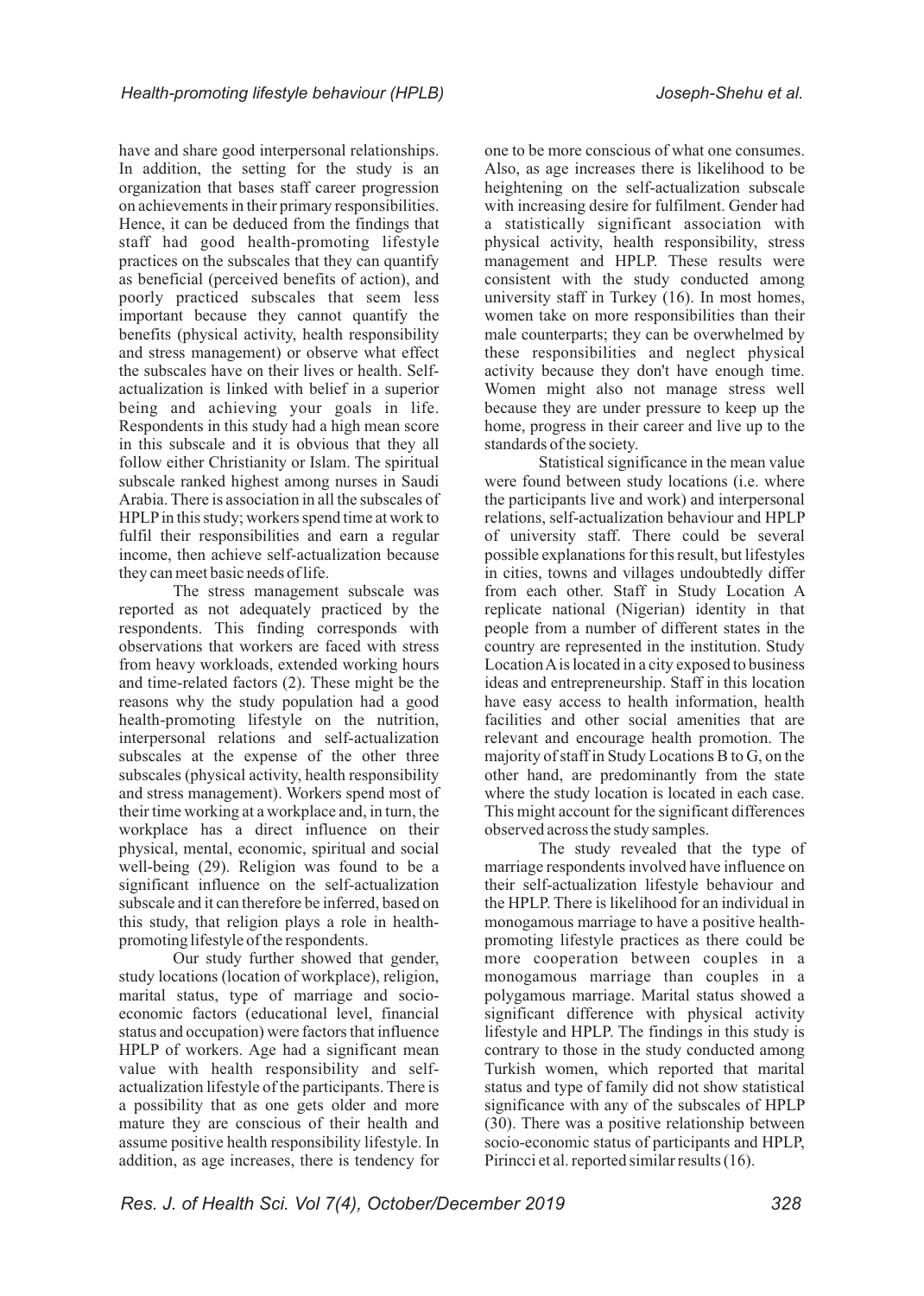According to Pender, the central focus of the health promotion model are the eight beliefs that lead to an individual health-promoting lifestyle behaviour: perceived benefits of action, perceived barriers to action, perceived selfefficacy, activity related affect, interpersonal influences, situational influence, commitment to plan of action, and immediate competing demands (20). Individual characteristics and experiences, which include prior related behaviour and personal factors, and behaviourspecific cognition and affect**,** which entail the eight beliefs, influence the health-promoting lifestyle behaviour of the university staff. To the best of our knowledge this study was the first to examine HPLP of workers in Nigeria. The Location of staff was considered important in this study as data were gathered across the six geopolitical zones of Nigeria (south-west, southsouth, south-east, north-central, north-west and north-east). The sample was representative in terms of designation (job description), average monthly income, age and gender. The limitations in the study which may make the findings of this study difficult to generalise were desirability bias and collection of data from a single federal university. Most previous studies that reported on health-promoting lifestyle behaviour of workers are not within the same countries with this current study due to dearth in existing literature on HPLB of workers in Nigeria. This poses limitation as several factors such as culture, socioeconomic etc may influence health-promoting lifestyle behaviour of an individual. Hence, this study was conducted as a preliminary study to determine the health-promoting lifestyle behaviour of university staff in Nigeria. Also, Further research on health-promoting lifestyle of university staff should include the examination of the eight key beliefs in the health promotion model.

# **CONCLUSION**

The participants in this study practiced health-promoting lifestyle behaviour to a moderate degree. Age, gender, workplace location, religion, form of marriage and socioeconomic status (average monthly income, occupation and highest educational qualification) were factors that statistically influenced HPLP of participants. Engaging in all aspects of a HPLP, especially taking responsibility for one's health, is most desirable to reduce the risk of noncommunicable diseases that are notably be on the increase among adults in developing countries. Health information and health education on health-promoting lifestyle practices, with emphasis on reducing sedentary lifestyle and taking responsibility for one's health, should be the focus of health promotion programmes in the university.

**Acknowledgements:** The authors wish to express their appreciation to National Open University of Nigeria and to the University of KwaZulu-Natal College of Health Science for their contributions to this study. Our appreciation also goes to the participants for their time and cooperation during the study.

# **Conflicts of Interest and Source of Funding:** None declared

# **REFERENCES**

- 1. Peker K., Bermek G. Predictors of healthpromoting behaviors among freshman dental students at Istanbul University. Journal of Dental Education. 2011;75;3:413-20.
- 2. Tsai Y., Liu C. Factors and symptoms associated with work stress and health-promoting lifestyles among hospital staff: a pilot study in Taiwan. BMC health services research. 2012;12;1:199.
- 3. Nassar O.S., Shaheen A.M. Health-Promoting Behaviours of University Nursing Students in Jordan. Health. 2014;6;19:2756.
- 4. Bully P., Sánchez Á., Zabaleta-Del-Olmo E., Pombo H., Grandes G. Evidence from interventions based on theoretical models for lifestyle modification (physical activity, diet, alcohol and tobacco use) in primary care settings: A systematic review. Preventive Medicine. 2015;76, Supplement:S76-S93.
- 5. World Health Organisation. Noncommunicable diseases 2017 [27 May 2017]. Available from: http://www.who.int/mediacentre/factsheets/fs355  $/en/$ .
- 6. Ding D., Lawson K.D., Kolbe-Alexander T.L., Finkelstein E.A., Katzmarzyk P.T., Van Mechelen W., et al. The economic burden of physical inactivity: a global analysis of major noncommunicable diseases. The Lancet. 2016;388;10051:1311-24.
- 7. Muka T., Imo D., Jaspers L., Colpani V., Chaker L., Van Der Lee S.J., et al. The global impact of noncommunicable diseases on healthcare spending and national income: a systematic review. European journal of epidemiology. 2015;30;4:251-77.
- 8. Koniak-Griffin D., Brecht M.-L., Takayanagi S., Villegas J., Melendrez M., Balcázar H. A community health worker-led lifestyle behavior intervention for Latina (Hispanic) women: Feasibility and outcomes of a randomized controlled trial. International Journal of Nursing Studies. 2015;52;1:75-87.
- 9. Mehri A., Solhi M., Garmaroudi G., Nadrian H., Sighaldeh S.S. Health promoting lifestyle and its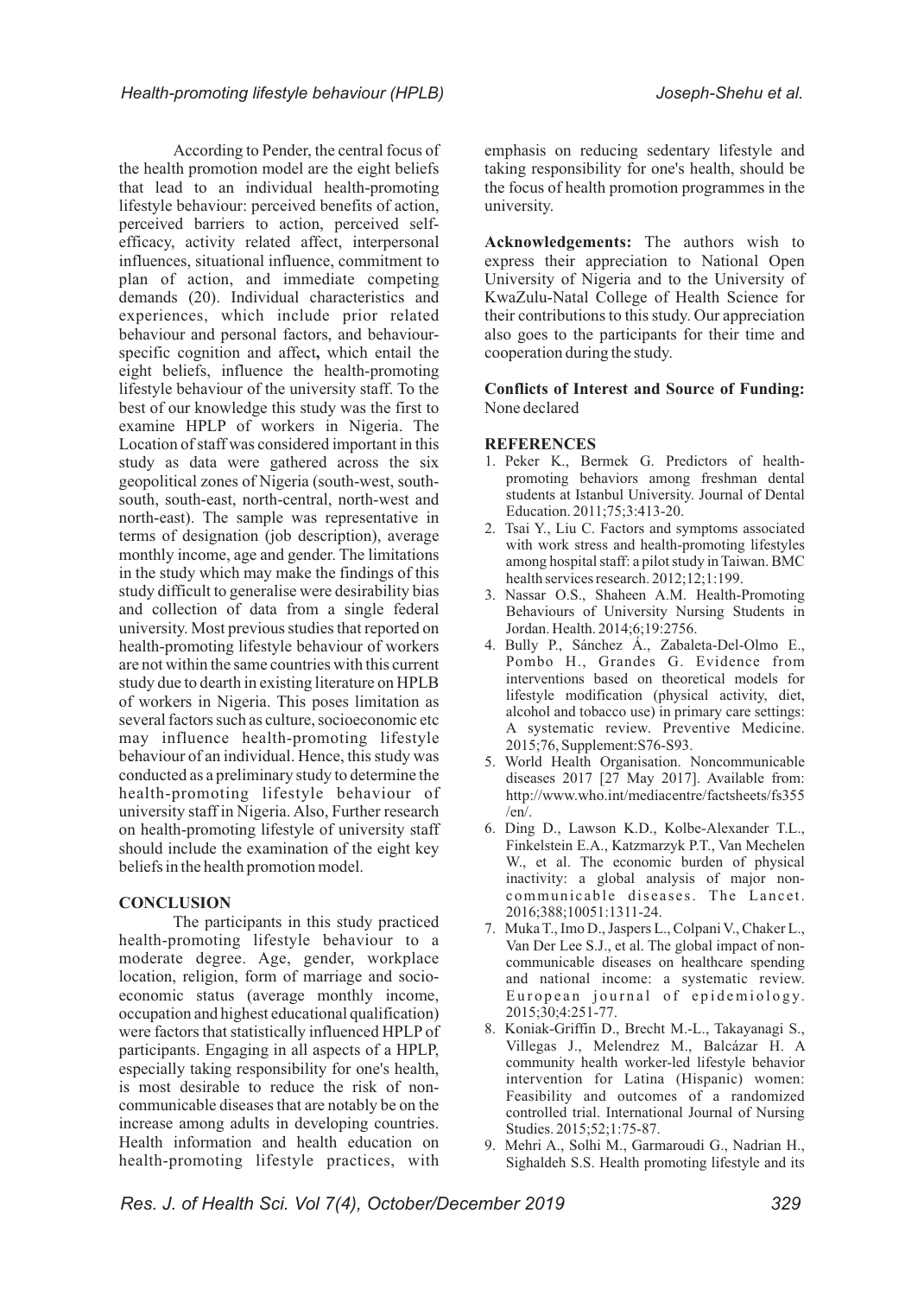determinants among university students in Sabzevar, Iran. International journal of preventive medicine. 2016;7.

- 10.Tol A., Tavassoli E., Shariferad G.R., Shojaeezadeh D. Health-promoting lifestyle and quality of life among undergraduate students at school of health, Isfahan university of medical sciences. Journal of Education and Health Promotion. 2013;2:11.
- 11.Wikström K., Lindström J., Tuomilehto J., Saaristo T.E., Helakorpi S., Korpi-Hyövälti E., et al. National diabetes prevention program (DEHKO): awareness and self-reported lifestyle changes in Finnish middle-aged population. Public Health. 2015;129;3:210-7.
- 12.Shehu R., Onasanya S., Onigbinde T., Ogunsakin E., Baba D. Lifestyle, Fitness and Health Promotion Initiative of the University of Ilorin, Nigeria: An Educational Media Intervention. Ethiopian Journal of Environmental Studies and Management. 2013;6;3:273-9.
- 13.Turkmen M., Ozkan A., Murat K., Bozkus T. Investigation of the relationship between physical activity level and healthy life-style behaviors of academic staff. Educational Research and Reviews. 2015;10;5:577-81.
- 14. Samoisy A.K., Mahomoodally M.F. Ethnopharmacological analysis of medicinal plants used against non-communicable diseases in Rodrigues Island, Indian Ocean. Journal of ethnopharmacology. 2015;173:20-38.
- 15.Bhandari P., Kim M. Predictors of the Health-Promoting Behaviors of Nepalese Migrant Workers. The Journal Of Nursing Research: JNR. 2016;24;3:232-9.
- 16. Pirincci E., Rahman S., Durmuş A., Erdem R. Factors affecting health-promoting behaviours in academic staff. Public health. 2008;122;11:1261- 3.
- 17.Schopp L.H., Bike D.H., Clark M.J., Minor M.A. "Act Healthy": Promoting Health Behaviors and Self-Efficacy in the Workplace. Health Education Research. 2015;30;4:542-53.
- 18.Tucker S.J., Weymiller A.J., Cutshall S.M., Rhudy L.M., Lohse C.M. Stress ratings and health promotion practices among RNs: a case for action. Journal of Nursing Administration. 2012;42;5:282-92.
- 19.Alligood M. Nursing Theorist and Their Work. 8th ed. USA: Mosby Inc.; 2014.
- 20.Pender N. The Health Promotion Model Manual 2 0 1 1 . A v a i l a b l e f r o m : http://research2vrpractice.info/wpcontent/uploads/2013/02/HEALTH\_PROMOTIO N\_MANUAL\_Rev\_5-2011.pdf.
- 21.Faul F., Erdfelder E., Lang A.-G., Buchner A. G\* Power 3: A flexible statistical power analysis program for the social, behavioral, and biomedical sciences. Behavior research methods. 2007;39;2:175-91.
- 22.Zhang S.-C., Wei C.-N., Fukumoto K., Harada K., Ueda K., Minamoto K., et al. A comparative study of health-promoting lifestyles in agricultural and non-agricultural workers in Japan. Environmental health and preventive medicine. 2011;16;2:80-9.
- 23.Walker S.N., Sechrist K.R., Pender N.J. Health Promotion Model - Instruments to Measure Health Promoting Lifestyle : HealthPromoting Lifestyle Profile [HPLPII] (Adult Version) 1995 [cited 2015 08 July ]. Available from: https://deepblue.lib.umich.edu/handle/2027.42/8 5349.
- 24.Gokyildiz S., Alan S., Elmas E., Bostanci A., Kucuk E. Health-promoting lifestyle behaviours in pregnant women in Turkey. International Journal of Nursing Practice. 2014;20;4:390-7.
- 25. Senol V., Ünalan D., Soyuer F., Argün M. The relationship between health promoting behaviors and quality of life in nursing home residents in Kayseri. Journal of Geriatrics. 2014;2014:1-9.
- 26.Sorour A.S., Kamel W.W., El-Aziz E.M.A., Aboelseoud A. Health promoting lifestyle behaviors and related risk factors among female employees in Zagazig city. Journal of Nursing Education and Practice. 2014;4;5:42-51.
- 27.Uauy R., Kain J., Mericq V., Rojas J., Corvalán C. Nutrition, child growth, and chronic disease prevention. Annals of medicine. 2008;40;1:11-20.
- 28.Altman M., Ngandu S. Would halving unemployment contribute to improved household food security for men and women? Agenda. 2010;24;86:52-65.
- 29.Teutsch F., Gugglberger L., Dür W. School health promotion providers' roles in practice and theory: Results from a case study. Health Policy. 2015;119;1:82-7.
- 30.Sonmezer H., Cetinkaya F., Nacar M. Healthy lifestyle promoting behaviour in Turkish women aged 18-64. Asian Pac J Cancer Prev. 2012;13;4:1241-5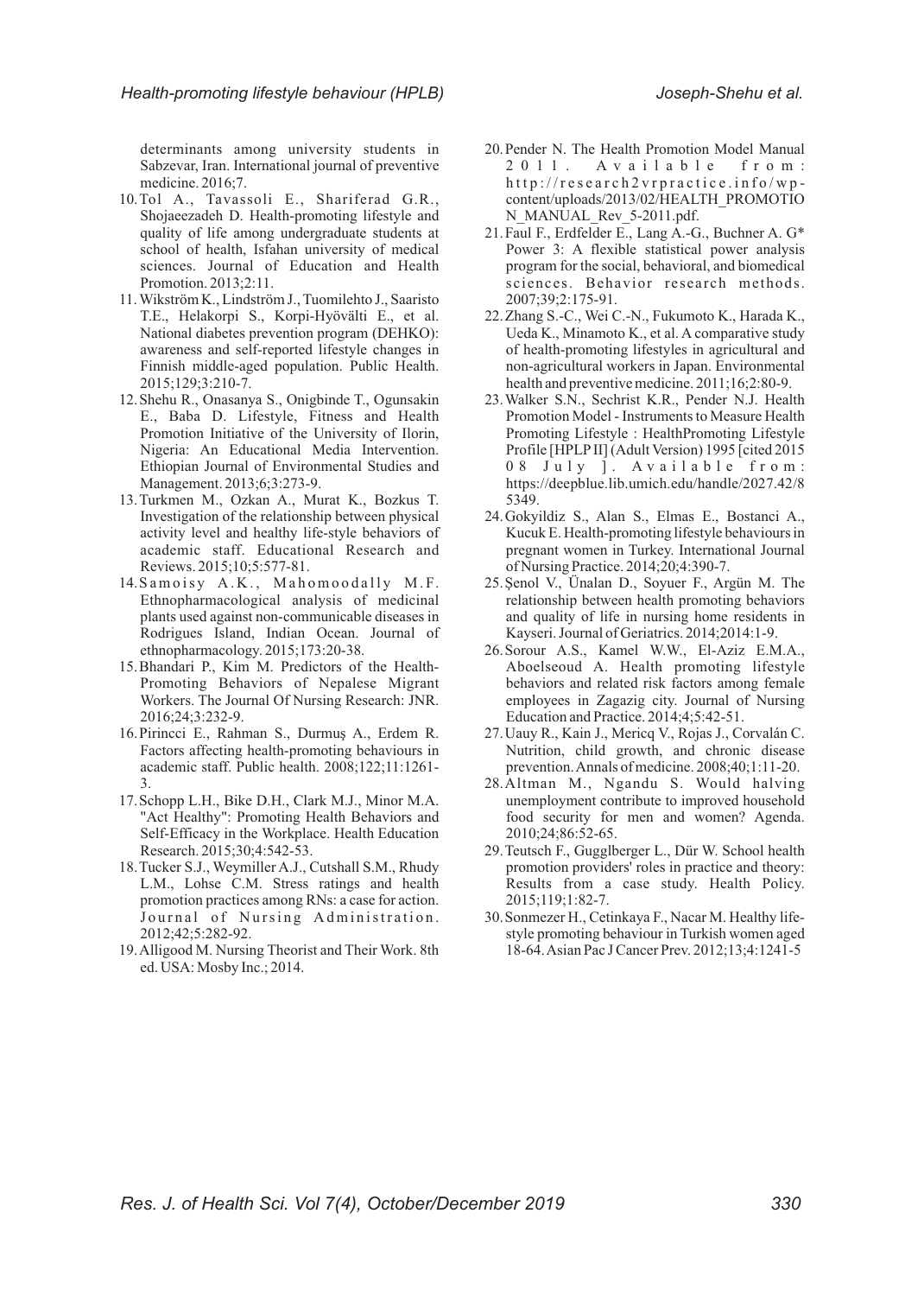| Socio-<br>demographic<br>variable | <b>Study</b><br>location A<br>Freq $(\% )$ | <b>Study</b><br>location B<br>Freq $(\% )$ | <b>Study</b><br>location C<br>Freq $(\% )$ | <b>Study</b><br>location D<br>Freq $(\% )$ | <b>Study</b><br>location E<br>Freq $(\% )$ | <b>Study</b><br>location F<br>Freq $(\% )$ | <b>Study</b><br>location G<br>Freq $(\% )$ |
|-----------------------------------|--------------------------------------------|--------------------------------------------|--------------------------------------------|--------------------------------------------|--------------------------------------------|--------------------------------------------|--------------------------------------------|
| Age (years)                       |                                            |                                            |                                            |                                            |                                            |                                            |                                            |
| $20 - 29$                         | 12(8.6)                                    | 1(5.3)                                     | 3(10.7)                                    | 5(15.2)                                    | 4(16.7)                                    | 4(22.2)                                    | 1(5.3)                                     |
| 30-39                             | 73(52.5)                                   | 11(57.9)                                   | 11(39.3)                                   | 12(36.4)                                   | 9(37.5)                                    | 6(33.3)                                    | 4(21.1)                                    |
| 40-49                             | 31(22.3)                                   | 2(10.5)                                    | 10(35.7)                                   | 11(33.3)                                   | 7(29.2)                                    | 4(22.2)                                    | 2(10.5)                                    |
| 50-59                             | 21(15.1)                                   | 3(15.8)                                    | 3(10.7)                                    | 5(15.2)                                    | 2(8.3)                                     | 3(16.7)                                    | 9(47.4)                                    |
| $=60$                             | 2(1.5)                                     | 2(10.5)                                    | 1(3.6)                                     | 0(0.0)                                     | 2(8.3)                                     | 1(5.6)                                     | 3(15.8)                                    |
| Gender                            |                                            |                                            |                                            |                                            |                                            |                                            |                                            |
| Male                              | 81 (58.3)                                  | 11(57.9)                                   | 18(64.3)                                   | 17(51.5)                                   | 11(45.8)                                   | 11(61.1)                                   | 7(36.8)                                    |
| Female                            | 58 (41.7)                                  | 8(42.1)                                    | 10(35.7)                                   | 16(48.5)                                   | 13(54.2)                                   | 7(38.9)                                    | 12(63.2)                                   |
| <b>Religion</b>                   |                                            |                                            |                                            |                                            |                                            |                                            |                                            |
| Christian                         | 122(87.8)                                  | 16(84.2)                                   | 27(96.4)                                   | 33(100.0)                                  | 21 (87.5)                                  | 12(66.7)                                   | 13 (68.4)                                  |
| Islam                             | 17(12.2)                                   | 3(15.8)                                    | 1(3.6)                                     | 0(0.0)                                     | 3(12.5)                                    | 6(33.3)                                    | 6(31.6)                                    |
| <b>Marital status</b>             |                                            |                                            |                                            |                                            |                                            |                                            |                                            |
| Married                           | 95 (68.3)                                  | 17(89.5)                                   | 21(75.0)                                   | 23(69.5)                                   | 18(75.0)                                   | 15(83.3)                                   | 18 (19.4)                                  |
| Single                            | 44 (31.7)                                  | 2(10.5)                                    | 7(25.0)                                    | 10(30.3)                                   | 4(16.7)                                    | 3(16.7)                                    | 1(5.3)                                     |
| Type of                           |                                            |                                            |                                            |                                            |                                            |                                            |                                            |
| marriage                          |                                            |                                            |                                            |                                            |                                            |                                            |                                            |
| Monogamy                          | 90 (64.7)                                  | 17(89.5)                                   | 20(71.4)                                   | 22(66.7)                                   | 17(70.8)                                   | 10(55.6)                                   | 14(73.7)                                   |
| Polygamy                          | 6(4.3)                                     | 0(0.0)                                     | 1(3.6)                                     | 1(3.0)                                     | 3(12.5)                                    | 5(27.8)                                    | 4(21.1)                                    |
| Single                            | 43 (30.9)                                  | 2(10.5)                                    | 7(25.0)                                    | 10(30.3)                                   | 4(16.7)                                    | 3(16.7)                                    | 1(5.3)                                     |
| Number of                         |                                            |                                            |                                            |                                            |                                            |                                            |                                            |
| children                          |                                            |                                            |                                            |                                            |                                            |                                            |                                            |
| No children                       | 46(33.1)                                   | 5(26.3)                                    | 8(28.6)                                    | 10(30.3)                                   | 6(25.0)                                    | 4(22.2)                                    | 1(5.3)                                     |
| 1-4 children                      | 81 (58.3)                                  | 11(57.9)                                   | 16(57.1)                                   | 14(42.4)                                   | 14(58.3)                                   | 9(50.0)                                    | 10(52.6)                                   |
| 5 children and                    | 6(4.3)                                     | 2(10.5)                                    | 3(10.7)                                    | 8(24.2)                                    | 4(16.7)                                    | 5(27.8)                                    | 8(42.1)                                    |
| above                             |                                            |                                            |                                            |                                            |                                            |                                            |                                            |
| No response                       | 6(4.3)                                     | 1(5.3)                                     | 1(3.6)                                     | 1(3.1)                                     | 0(0.0)                                     | 0(0.0)                                     | 0(0.0)                                     |

**Table 1:** Socio-demographic characteristics of the respondents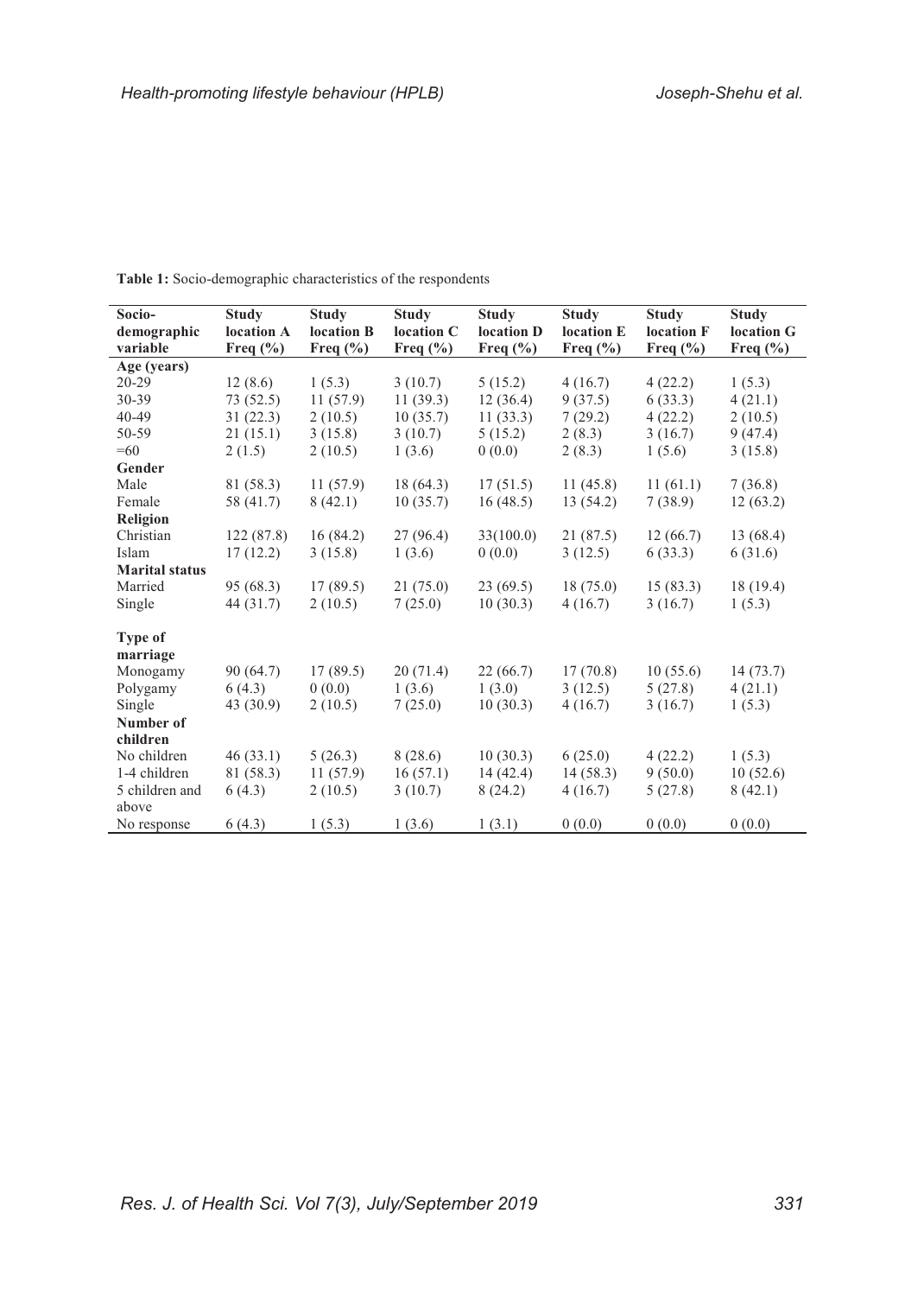| <b>SEV</b>         | <b>SLA</b> | <b>SLB</b>   | SLC          | <b>SLD</b>                      | <b>SLE</b>   | <b>SLF</b>   | <b>SLG</b>   |
|--------------------|------------|--------------|--------------|---------------------------------|--------------|--------------|--------------|
|                    | Freq       | Freq $(\% )$ | Freq $(\% )$ | Freq $\left(\frac{9}{6}\right)$ | Freq $(\% )$ | Freq $(\% )$ | Freq $(\% )$ |
|                    | $(\%)$     |              |              |                                 |              |              |              |
| <b>Educational</b> |            |              |              |                                 |              |              |              |
| qualification      |            |              |              |                                 |              |              |              |
| <b>PSC</b>         | 0(0.0)     | 2(10.4)      | 1(3.6)       | 5(15.2)                         | 1(4.2)       | 3(16.7)      | 4(21.1)      |
| <b>JSSC</b>        | 1(0.7)     | 1(5.3)       | 2(7.1)       | 0(0.0)                          | 3(12.5)      | 2(11.1)      | 2(10.5)      |
| <b>SSSC</b>        | 21(15.1)   | 3(15.8)      | 5 (17.9)     | 6(18.2)                         | 7(29.2)      | 4(22.2)      | 3(15.8)      |
| <b>OND</b>         | 10(7.2)    | 1(5.3)       | 2(7.1)       | 3(9.1)                          | 2(8.2)       | 1(5.6)       | 1(5.3)       |
| <b>HND</b>         | 11(7.9)    | 1(5.3)       | 2(7.1)       | 5(15.2)                         | 0(0.0)       | 0(0.0)       | 1(5.3)       |
| $1st$ degree       | 45(32.4)   | 3(15.8)      | 9(32.1)      | 8(24.1)                         | 7(29.2)      | 6(33.3)      | 6(31.6)      |
| $2nd$ degree       | 37(26.6)   | 5(26.3)      | 6(21.5)      | 5(15.2)                         | 3(12.5)      | 2(11.1)      | 1(5.3)       |
| PhD                | 14(10.1)   | 3(15.8)      | 1(3.6)       | 1(3.0)                          | 1(4.2)       | 0(0.0)       | 1(5.3)       |
| Occupation         |            |              |              |                                 |              |              |              |
| Acad. staff        | 24(17.3)   | 2(10.5)      | 2(7.1)       | 0(0.0)                          | 1(4.2)       | 0(0.0)       | 1(5.2)       |
| <b>SNAS</b>        | 75(54.0)   | 9(47.4)      | 15(53.6)     | 15(45.5)                        | 11(45.8)     | 10(55.6)     | 9(47.4)      |
| <b>JNAS</b>        | 34(24.5)   | 7(36.8)      | 11(39.3)     | 18 (54.5)                       | 12(50.0)     | 8(44.4)      | 9(47.4)      |
| No response        | 6(4.2)     | 1(5.3)       | 0(0.0)       | 0(0.0)                          | 0(0.0)       | 0(0.0)       | 0(0.0)       |
| AMI                |            |              |              |                                 |              |              |              |
| Low income         | 50(36.0)   | 10(52.6)     | 17(60.7)     | 23(69.7)                        | 15(62.5)     | 11(61.1)     | 12(63.2)     |
| Mid income         | 72(51.8)   | 7(36.8)      | 10(35.7)     | 8(24.2)                         | 8(33.3)      | 5(27.8)      | 5(26.3)      |
| High income        | 17(12.2)   | 2(10.6)      | 1(3.6)       | 2(6.1)                          | 1(4.2)       | 2(10.1)      | 2(10.5)      |

**Table 2:** Socio-economic status of the respondents

**NOTE:** Socio-economic variable (SEV); Study location A (SLA); Study location B (SLB); Study location C (SLC); study location D (SLD); Study location E (SLE); Study location F (SLF); Study location G (DLG); Academic staff (Acad. Staff); Senior non-academic staff (SNAS); Junior non-academic staff (JNAS); Middle income (mid income); Average monthly income (AMI); Primary School Certificate (PSC); Junior Secondary School Certificate (JSSC); Senior Secondary School Certificate (SSSC); Ordinary National Diploma (OND); Higher National Diploma (OND); Low income (less than N100,000); Middle income (N101,000-N200,000); High income (N201,000 and above)

|                               | Not practicing | <b>Practicing HPL</b> | <b>Number</b> | Mean  | <b>Standard</b> |
|-------------------------------|----------------|-----------------------|---------------|-------|-----------------|
| <b>HPLP</b>                   | $HPL$ %        | $\frac{0}{0}$         | of items      | score | deviation       |
| Nutrition                     | 22.2           | 77.8                  | 19            | 2.81  | 0.48            |
| Physical Activity             | 71.7           | 28.3                  | 8             | 2.21  | 0.64            |
| <b>Health Responsibility</b>  | 73.9           | 26.1                  | 10            | 2.19  | 0.62            |
| <b>Stress Management</b>      | 39.6           | 60.4                  | 10            | 2.72  | 0.62            |
| <b>Interpersonal Relation</b> | 23.2           | 76.8                  | 9             | 2.94  | 0.65            |
| Self-Actualization            | 9.3            | 90.7                  | 9             | 3.35  | 0.65            |
| <b>HPLP</b>                   | 16.8           | 83.2                  | 65            | 2.74  | 0.46            |

#### **Table 3: Health promoting lifestyle behaviour of respondents (N=280)**

**NOTE:** Mean score is the mean of all the test items in each subscale and is on a scale ranging between 1 and 4; HPL (health-promoting lifestyle)